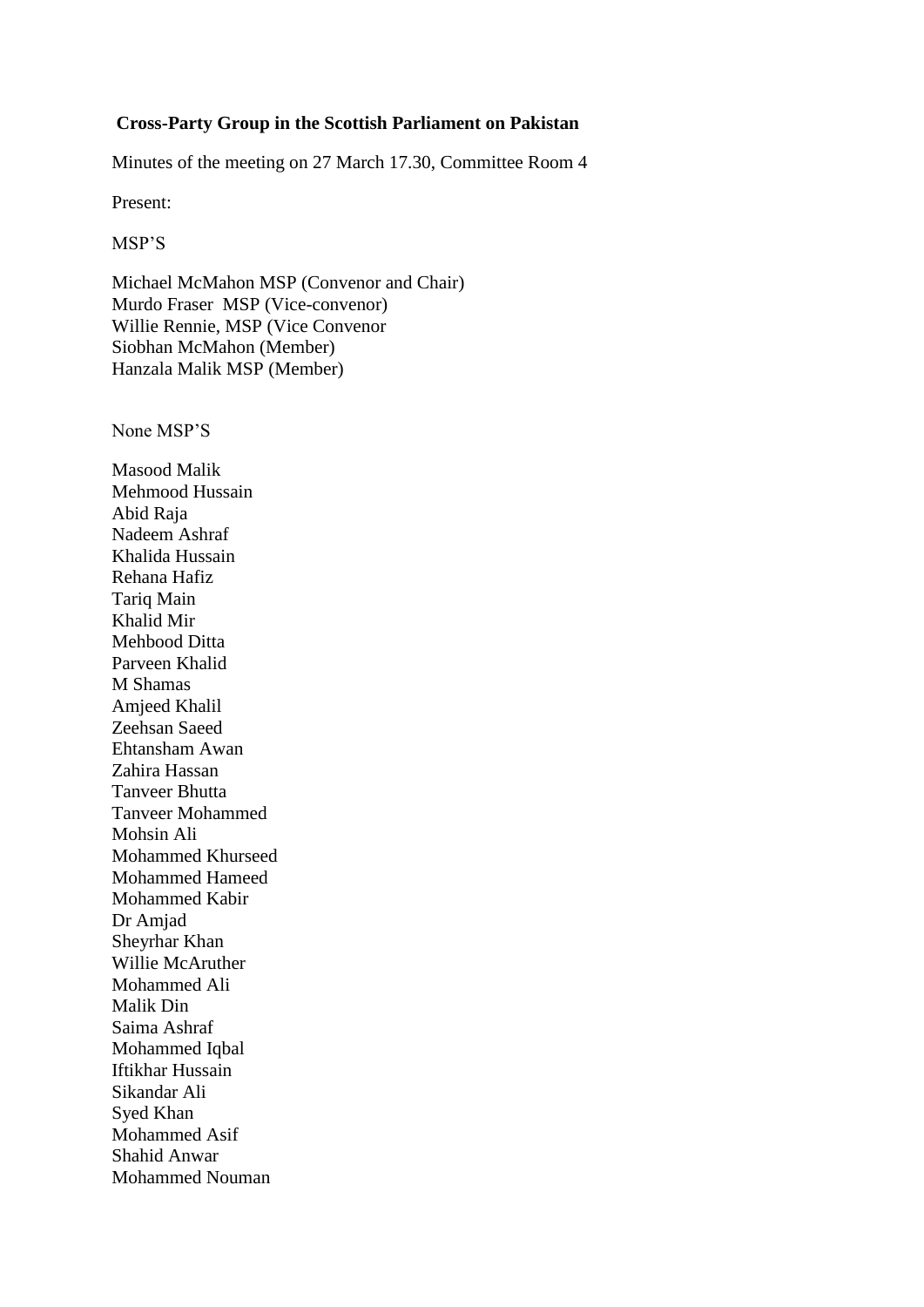Mohammed Arif Yasra Durrani Liz Cameron (Scottish Chamber of Commerce) Charndeep Singh (Scottish Chamber of Commerce Saqlain Javed (Consul, Consulate of Pakistan, Glasgow) Sajjad Qazi (CWC, Consulate General of Pakistan, Manchester) Maqbool Shah Mustapha Ali Shazad Mehmood Omer Naseer Hassan Shah Mohammed Anwar

Apologies

Deputy Chief Constable Steve Allan of Police Service of Scotland Jane McCartney NHS 24

## 1. Welcome

Michael McMahon, Murdo Fraser and Willie Rennie MSP welcomed everyone to the meeting.

Michael McMahon, MSP Convener of the CPG on behalf of the CPG wished Pakistan and the Scottish Pakistani community happy Pakistan Day which was celebrated in Pakistan and across the world on the 23rd March.

2. Videos/Presentations were made which showed Pakistani Pictures of landscapes with Music in the background to mark the occasion of Pakistan Day.

3. The Convener Introduced the Guest Speakers

- Saqlain Javed, Consul, Consulate of Pakistan, Glasgow
- Sajjad Qazi, CWC,Consulate General of Pakistan, Manchester
- Lynn Cameron, CEO of Scottish Chamber of Commerce

Saqlain Javed, spoke and wished the Scottish Pakistani Community a Pakistan Resolution Day. Saqlain Javed explained what Pakistan Resolution Day is It was 23rd March 1940 when the Pakistan Resolution was passed that is also known as Lahore Resolution. This day holds a special importance in the heart of every Pakistani owing to the fact that on this day the concept of a separate Islamic Republic of Pakistan was presented at the location where Minar-e-Pakistan stands today and it was until 14th August 1947 when this dream took a practical form when Pakistan was created. Saqlain Javed also highlighted that there should be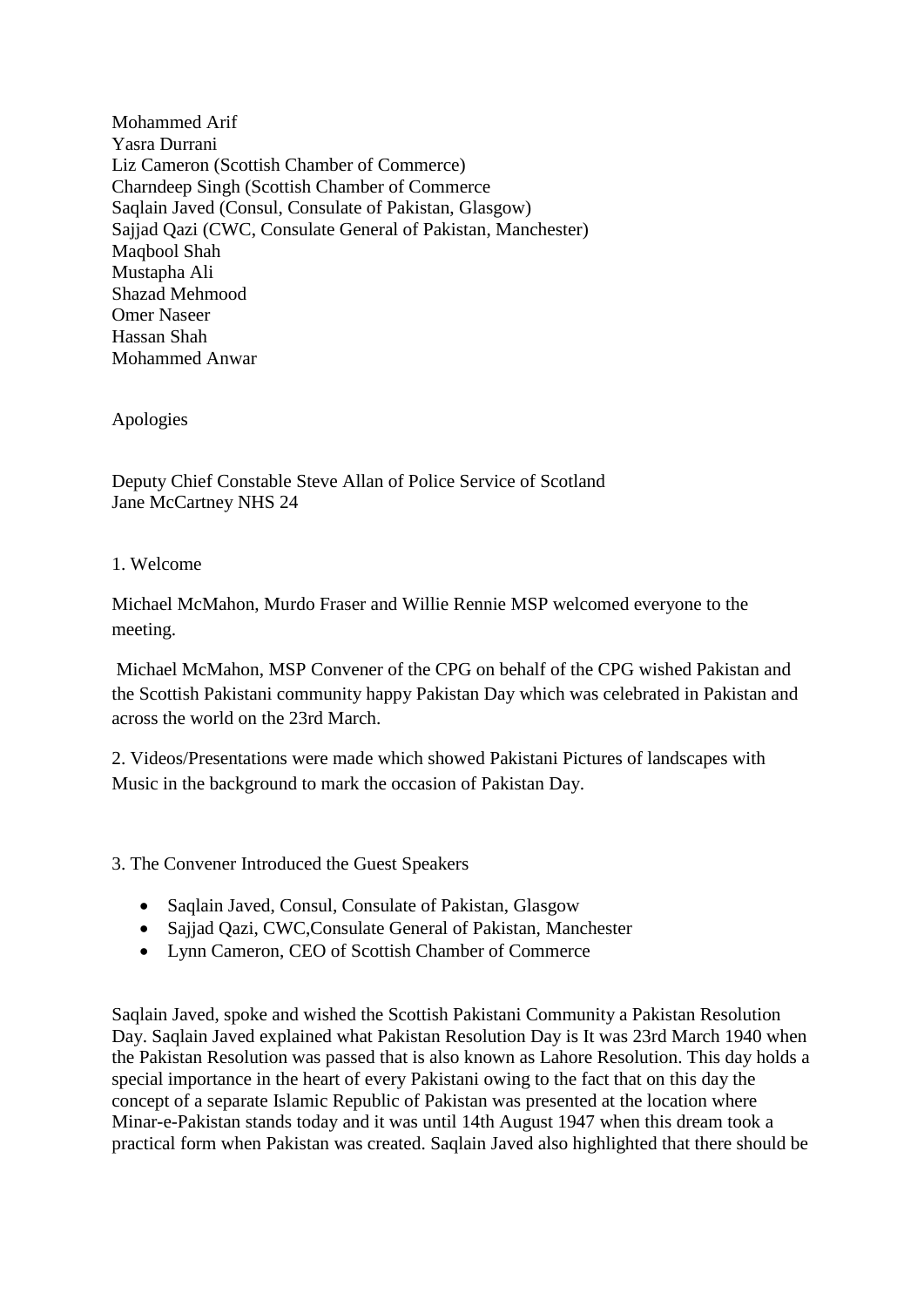trade links between Scotland and Pakistan and Pakistan is a great place of business and this can be developed between Scotland and Pakistan.

Sajjad Qazi, Spoke and introduced himself as the Community Welfare Counsellor based at the Consulate General of Pakistan in Manchester and he is responsible for Community Welfare issues in Scotland. He has just taken over the post recently and moved from Islamabad . He explained Community Welfare Division (CWD) looks after the welfare of expatriate Pakistanis in the UK. It has two offices one each in London and Manchester each headed by a Counsellor.The CWD handles all grievances against individuals and Government departments in Pakistan .These grievances are sent to the Complaints Cell for overseas Pakistanis in the Prime Minister's Secretariat (Public) in Islamabad and the Provincial Complaint Cells in the provincial capitals. He also highlighted that he had visited the Isle of Harris in the Outer Hebrides in Scotland and made a presentation on the scenery of Outer Hebrides then he also made a presentation on the similar places in Pakistan and asked the audience to tell the difference between both places and he highlighted that Scotland and Pakistan should develop tourism links to promote tourism between Scotland and Pakistan as both countries enjoyed great culture and had picture scenery and landscape.

Liz Cameron spoke as the CEO of Scottish Chamber of Commerce and explained her role of the chamber As the umbrella organisation for 26 local Chambers of Commerce representing more than 50 percent of private sector jobs in Scotland - Scottish Chambers of Commerce has built a reputation as Scotland's premier voice for business at national and international level. Liz Cameron was very pleased to formally announce establishment of Scottish Pakistan Trade Board and the Scottish Chamber of Commerce will act as the secretariat. Scottish Pakistan Trade Board will promote trade and business links between Scotland through Government to Government and business to business and will promote more business and entrepreneur links and this a very a positive step.

4. The Audience appreciated the speakers and thought the establishment of the Scottish Pakistan Trade Board was a very good initiative.

5. The Convener opened floor for questions to the speaker or any other issues anyone wanted to raise. The Community members raised the PIA issue again. As in Pakistan there is a caretaker set-up this will be followed up to find what the latest on the PIA flights between Scotland and Lahore is

The Convenor of the CPG Michael McMahon announced that the CPG would like to establish a Sub group of the CPG to look at issues effecting Scottish Pakistani women and the